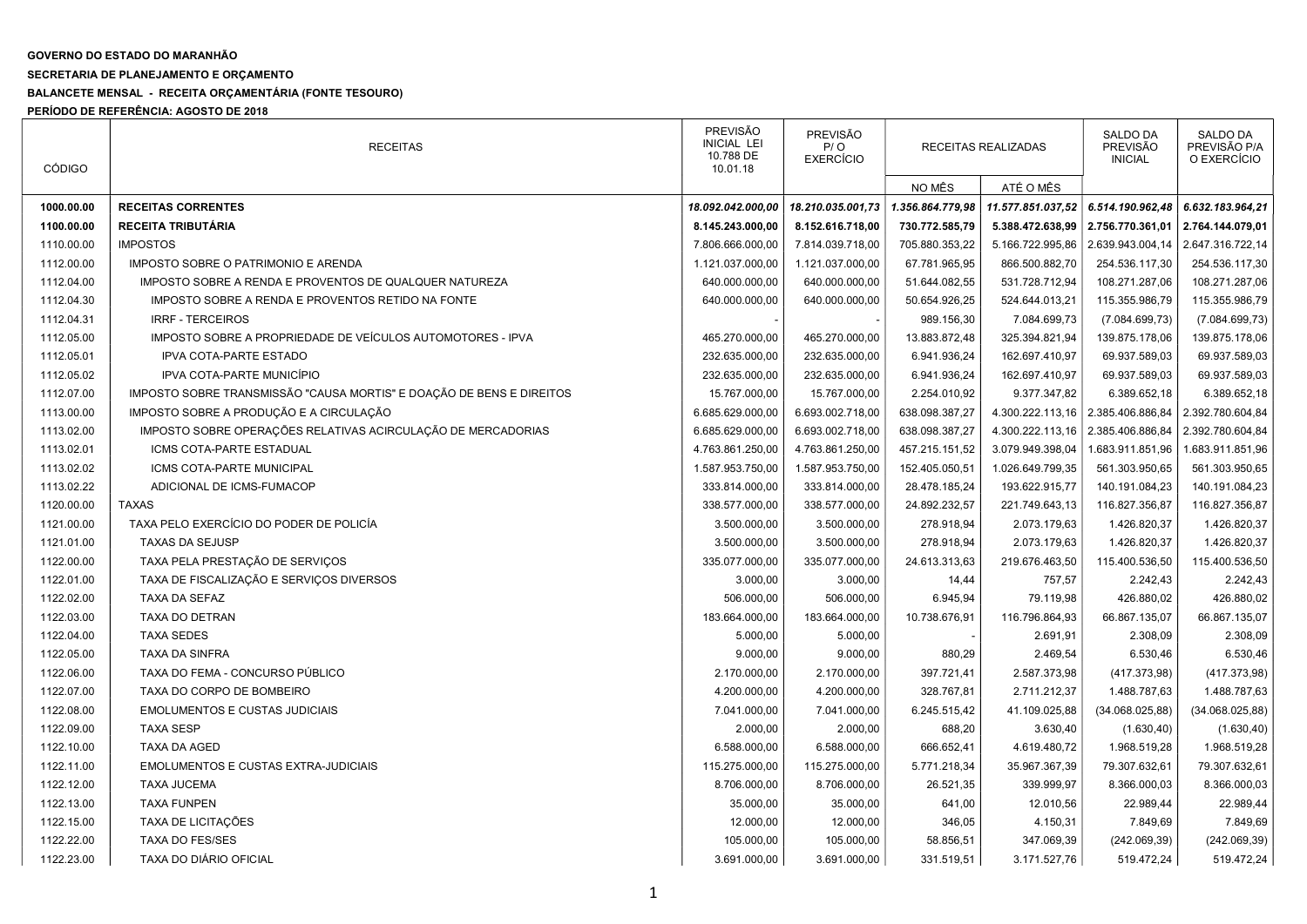| 1122.24.00 | TAXA DA SETUR                                       | 1.000,00       | 1.000,00       |              | 283,50         | 716,50           | 716,50           |
|------------|-----------------------------------------------------|----------------|----------------|--------------|----------------|------------------|------------------|
| 1122.25.00 | TAXA DE FPDC DIR. CONSUMIDOR                        |                |                |              |                |                  |                  |
| 1122.26.00 | TAXA DE CONT. FISCAL DROGAS                         |                |                |              | 137,39         | (137, 39)        | (137, 39)        |
| 1122.27.00 | TAXA DA HEMOMAR                                     |                |                |              |                |                  |                  |
| 1122.28.00 | TAXA DO TCFA/MA CONTROLE AMBIENTAL                  | 17.000,00      | 17.000,00      |              |                | 17.000,00        | 17.000,00        |
| 1122.31.00 | OUTRAS TAXAS JUDICIAIS                              | 7.000,00       | 7.000,00       | 986,24       | 6.407,24       | 592,76           | 592,76           |
| 1122.32.00 | TAXAS COMUNS ÀS DEMAIS SECRETARIAS                  | 105.000,00     | 105.000,00     | 13.871,80    | 11.805.817,47  | (11.700.817, 47) | (11.700.817, 47) |
| 1122.35.00 | FUNDO ESTADUAL DE TRANSP E MOB URB - MOB            | 2.905.000,00   | 2.905.000,00   | 23.490,00    | 109.037,00     | 2.795.963,00     | 2.795.963,00     |
| 1122.37.00 | TAXA DE REGULAÇÃO, CONTROLE E FISCALIZAÇÃO - ARSEMA | 1.000,00       | 1.000,00       |              | 28,24          | 971,76           | 971,76           |
| 1122.40.00 | AGÊNCIA DE MOBILIDADE URBANA - MOB                  | 29.000,00      | 29.000,00      |              |                | 29.000,00        | 29.000,00        |
| 1200.00.00 | <b>RECEITA DE CONTRIBUICÕES</b>                     |                |                |              | (13, 59)       | 13,59            | 13,59            |
| 1210.00.00 | CONTRIBUICÕES SOCIAIS                               |                |                |              | (13,59)        | 13,59            | 13,59            |
| 1210.29.00 | CONTRIB. PREVIDÊNCIÁRIA DO REGIME PRÓPRIO           |                |                |              | (13, 59)       | 13,59            | 13,59            |
| 1210.29.01 | CONTRIB. PATRONAL-ATIVO CIVIL                       |                |                |              |                |                  |                  |
| 1210.29.02 | CONTRIB. PATRONAL-ATIVO MILITAR                     |                |                |              |                |                  |                  |
| 1210.29.07 | CONTRIB. SERVIDOR-ATIVO CIVIL                       |                |                |              |                |                  |                  |
| 1210.29.08 | CONTRIB. SERVIDOR-ATIVO MILITAR                     |                |                |              |                |                  |                  |
| 1210.29.09 | CONTRIB. SERVIDOR-INATIVO CIVIL                     |                |                |              | (13, 59)       | 13,59            | 13,59            |
| 1210.29.10 | CONTRIB. SERVIDOR-INATIVO MILITAR                   |                |                |              |                |                  |                  |
| 1210.29.11 | CONTRIB. PENSIONISTA CIVIL                          |                |                |              |                |                  |                  |
| 1210.29.12 | CONTRIB. PENSIONISTA MILITAR                        |                |                |              |                |                  |                  |
| 1210.46.00 | COMP. PREV/REG GERAL E OS REG. PROP. PREV. SERV.    |                |                |              |                |                  |                  |
| 1220.00.00 | CONTRIBUIÇÕES ECONÔMICAS                            |                |                |              |                |                  |                  |
| 1300.00.00 | <b>RECEITA PATRIMONIAL</b>                          | 359.588.000,00 | 359.617.675,00 | 3.577.303,53 | 207.543.417,87 | 152.044.582,13   | 152.074.257,13   |
| 1310.00.00 | RECEITAS IMOBILIÁRIAS                               | 85.000,00      | 85.000,00      | 4.617,74     | 166.642,59     | (81.642, 59)     | (81.642, 59)     |
| 1320.00.00 | RECEITAS DE VALORES MOBILIÁRIOS                     | 359.503.000,00 | 359.532.675,00 | 3.572.685,79 | 207.376.775,28 | 152.126.224,72   | 152.155.899,72   |
| 1323.00.00 | PARTICIPAÇÕES                                       | 6.857.000,00   | 6.857.000,00   |              | 103.988.993,71 | (97.131.993,71)  | (97.131.993,71)  |
| 1325.00.00 | REMUNERAÇÃO DE DEPÓSITOS BANCÁRIOS                  | 343.176.000,00 | 343.205.675,00 | 2.991.409,54 | 49.669.134,25  | 293.506.865,75   | 293.536.540,75   |
| 1328.00.00 | OUTRAS RECEITAS DE VALORES MOBILIÁRIOS              | 9.470.000,00   | 9.470.000,00   | 581.276,25   | 53.718.647,32  | (44.248.647, 32) | (44.248.647, 32) |
| 1330.00.00 | RECEITA DE CONCESSÕES E PERMISSÕES                  |                |                |              |                |                  |                  |
| 1340.00.00 | COMPENSACÕES FINANCEIRAS                            |                |                |              |                |                  |                  |
| 1390.00.00 | OUTRAS RECEITAS PATRIMONIAIS                        |                |                |              |                |                  |                  |
| 1600.00.00 | <b>RECEITA DE SERVIÇOS</b>                          | 37.000,00      | 37.000,00      |              | 15.248,95      | 21.751,05        | 21.751,05        |
| 1600.01.00 | SERVIÇOS COMERCIAIS                                 | 37.000,00      | 37.000,00      |              | 13.136,00      | 23.864,00        | 23.864,00        |
| 1600.02.00 | SERVIÇOS FINANCEIROS                                |                |                |              |                |                  |                  |
| 1600.06.00 | SERVIÇOS PORTUÁRIOS                                 |                |                |              |                |                  |                  |
| 1600.12.00 | RECEITAS JUDICIAIS                                  |                |                |              |                |                  |                  |
| 1600.13.00 | SERVIÇOS ADMINISTRATIVOS                            |                |                |              | 2.112,95       | (2.112, 95)      | (2.112, 95)      |
| 1600.16.00 | SERVIÇOS EDUCACIONAIS                               |                |                |              |                |                  |                  |
|            |                                                     |                |                |              |                |                  |                  |
| 1600.17.00 | SERVIÇOS AGROPECURIOS                               |                |                |              |                |                  |                  |
| 1600.30.00 | SERVIÇOS DE TRÂNSITO                                |                |                |              |                |                  |                  |
| 1600.40.00 | SERVIÇOS AMBIENTAIS                                 |                |                |              |                |                  |                  |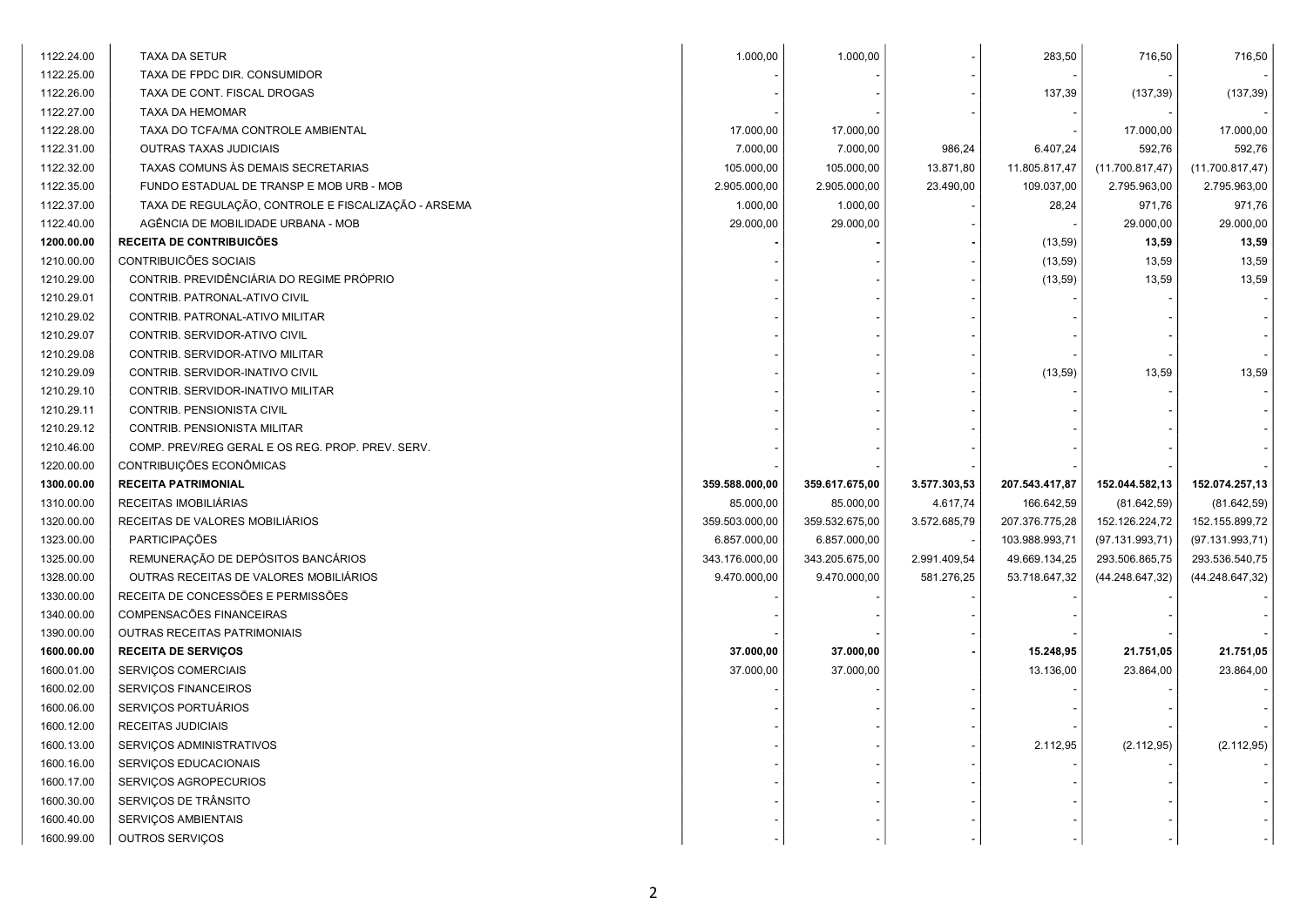| 1700.00.00 | <b>TRANSFERÊNCIAS CORRENTES</b>                                        | 9.260.890.000,00 | 9.367.641.729,73 | 602.055.842,31 |                  | 5.782.069.250,32 3.478.820.749,68 3.585.572.479,41 |                  |
|------------|------------------------------------------------------------------------|------------------|------------------|----------------|------------------|----------------------------------------------------|------------------|
| 1720.00.00 | TRANSFERÊNCIAS INTERGOVERNAMENTAIS                                     | 9.218.841.000,00 | 9.325.592.729,73 | 602.022.934,45 | 5.776.641.019,74 | 3.442.199.980,26                                   | 3.548.951.709,99 |
| 1721.00.00 | TRANSFERÊNCIAS DA UNIÃO                                                | 7.885.639.000,00 | 7.992.390.729,73 | 555.287.246,79 | 4.887.068.713,25 | 2.998.570.286,75                                   | 3.105.322.016,48 |
| 1721.01.00 | PARTICIPAÇÃO NA RECEITA DA UNIÃO                                       | 6.857.000.000,00 | 6.860.166.429,00 | 508.973.848,35 | 4.476.480.083,18 | 2.380.519.916,82                                   | 2.383.686.345,82 |
| 1721.01.01 | COTA-PARTE DO FUNDO DE PARTICIPAÇÃO DOS ESTADOS                        | 6.750.000.000,00 | 6.750.000.000,00 | 503.739.119,36 | 4.399.185.413,53 | 2.350.814.586,47                                   | 2.350.814.586,47 |
| 1721.01.12 | COTA-PARTE DO IMPOSTO SOBRE PRODUTOS INDUSTRIALIZADOS-IPI              | 63.000.000,00    | 63.000.000,00    | 5.234.728,99   | 42.445.582,53    | 20.554.417,47                                      | 20.554.417,47    |
|            | COTA-PARTE ESTADOS                                                     | 47.250.000,00    | 47.250.000,00    | 3.926.046,74   | 31.834.186,90    | 15.415.813,10                                      | 15.415.813,10    |
|            | COTA-PARTE MUNICÍPIOS                                                  | 15.750.000,00    | 15.750.000,00    | 1.308.682,25   | 10.611.395,63    | 5.138.604,37                                       | 5.138.604,37     |
| 1721.01.13 | CONTRIBUIÇÃO DE INTERVENÇÃO NO DOMÍNIO ECONÔMICO                       | 44.000.000,00    | 47.166.429,00    |                | 34.848.806,35    | 9.151.193,65                                       | 12.317.622,65    |
|            | COTA-PARTE ESTADOS                                                     | 33.000.000,00    | 33.000.000,00    |                | 26.136.604,76    | 6.863.395,24                                       | 6.863.395,24     |
|            | COTA-PARTE MUNICÍPIOS                                                  | 11.000.000,00    | 11.000.000,00    |                | 8.712.201,59     | 2.287.798,41                                       | 2.287.798,41     |
| 1721.01.30 | COTA-PARTE CONTRIB. SAL. EDUC. QUOT. EST/FEDERAL                       |                  |                  |                |                  |                                                    |                  |
| 1721.01.32 | COTA-PARTE IMPOSTOS/O.C. CAMB. E SEG. T.V.M. COMER. OURO               |                  |                  |                | 280,77           | (280, 77)                                          | (280, 77)        |
| 1721.01.99 | OUTRAS TRANSFERÊNCIAS DA UNIÃO                                         |                  |                  |                |                  |                                                    |                  |
| 1721.09.00 | TRANSFERÊNCIAS DA UNIÃO                                                |                  |                  |                |                  |                                                    |                  |
| 1721.22.00 | TRANSFERÊNCIA DA COMPENSAÇÃO FINANCEIRA                                | 135.860.000,00   | 135.860.000,00   | 7.364.307,30   | 40.563.628,17    | 95.296.371,83                                      | 95.296.371,83    |
| 1721.22.11 | COTA-PARTE COMPENS. FINANC. RECUR. HÍDRICOS CFRH                       | 18.653.000,00    | 18.653.000,00    |                | 2.395.381,87     | 16.257.618,13                                      | 16.257.618,13    |
| 1721.22.20 | COTA-PARTE COMP. FINAC. RECUR. MINERAIS CFEM                           | 498.000,00       | 498.000,00       | 36.331,92      | 447.746,84       | 50.253,16                                          | 50.253,16        |
| 1721.22.70 | COTA-PARTE FUNDO ESPECIAL DO PETRÓLEO - FEP                            | 116.709.000,00   | 116.709.000,00   | 7.327.975,38   | 37.720.499,46    | 78.988.500,54                                      | 78.988.500,54    |
|            |                                                                        |                  |                  |                |                  |                                                    |                  |
| 1721.33.00 | TRANSFERÊNCIAS DE RECURSOS DO SISTEMA ÚNICO DE SAÚDE-SUS FUNDO A FUNDO | 394.123.000,00   | 394.123.000,00   | 34.215.481,56  | 260.953.626,96   | 133.169.373,04                                     | 133.169.373,04   |
| 1721.33.11 | ATENÇÃO BÁSICA                                                         | 2.891.000,00     | 2.891.000,00     | 178.107,61     | 1.214.683,27     | 1.676.316,73                                       | 1.676.316,73     |
| 1721.33.12 | ATENÇÃO DE MAC AMBULATORIAL E HOSPITALAR                               | 357.107.000,00   | 357.107.000,00   | 29.257.676,51  | 241.075.358,95   | 116.031.641,05                                     | 116.031.641,05   |
| 1721.33.13 | VIGILANCIA EM SAUDE                                                    | 27.708.000,00    | 27.708.000,00    | 4.649.697,44   | 14.507.517,82    | 13.200.482,18                                      | 13.200.482,18    |
| 1721.33.14 | ASSISTENCIA FARMACEUTICA                                               | 6.417.000,00     | 6.417.000,00     |                | 3.826.066,92     | 2.590.933,08                                       | 2.590.933,08     |
| 1721.33.15 | GESTÃO DO SUS                                                          |                  |                  | 130.000,00     | 330.000,00       | (330.000, 00)                                      | (330.000, 00)    |
| 1721.35.00 | TRANSFERÊNCIAS DE REC. DO FUNDO NACIONAL DO DESENV. EDUCAÇÃO - FNDE    | 120.021.000,00   | 139.485.096,00   | 1.956.973,09   | 40.533.892,72    | 79.487.107,28                                      | 98.951.203,28    |
| 1721.35.01 | TRANSFERÊNCIA DO SALÁRIO EDUCAÇÃO                                      | 45.546.000,00    | 45.546.000,00    | 1.956.973,09   | 16.568.586,28    | 28.977.413,72                                      | 28.977.413,72    |
| 1721.35.06 | <b>MERENDA ESCOLAR</b>                                                 | 45.101.000,00    | 45.101.000,00    |                | 2.995.497,72     | 42.105.502,28                                      | 42.105.502,28    |
| 1721.35.99 | OUTRAS TRANSF. DO FNDE                                                 | 29.374.000,00    | 48.838.096,00    |                | 20.969.808,72    | 8.404.191,28                                       | 27.868.287,28    |
| 1721.36.00 | TRANSFERÊNCIA FINANCEIRA DO ICMS DESONERAÇÃO                           | 24.552.000,00    | 24.552.000,00    | 2.004.067,50   | 16.032.540,00    | 8.519.460,00                                       | 8.519.460,00     |
| 1721.99.00 | OUTRAS TRANSFERÊNCIAS DA UNIÃO                                         | 354.083.000,00   | 438.204.204,73   | 772.568,99     | 52.504.942,22    | 301.578.057,78                                     | 385.699.262,51   |
| 1721.99.10 | <b>CONVÊNIOS</b>                                                       | 354.083.000,00   | 438.204.204,73   | 772.568,99     | 52.504.942,22    | 301.578.057,78                                     | 385.699.262,51   |
| 1721.99.30 | AUXILIO FINANCEIRO PARA FOMENTO E EXPORTAÇÕES                          |                  |                  |                |                  |                                                    |                  |
| 1723.00.00 | TRANSFERÊNCIAS DE MUNICÍPIOS                                           |                  |                  |                |                  |                                                    |                  |
| 1724.00.00 | TRANSFERÊNCIAS MULTIGOVERNAMENTAIS                                     | 1.333.202.000,00 | 1.333.202.000,00 | 46.735.687,66  | 889.572.306,49   | 443.629.693,51                                     | 443.629.693,51   |
| 1724.01.00 | TRANSFÊRENCIAS DE RECURSOS - FUNDEB                                    | 679.933.000,00   | 679.933.000,00   |                | 429.377.066,16   | 250.555.933,84                                     | 250.555.933,84   |
| 1724.02.00 | TRANSFERÊNCIA DE RECURSOS DA COMPLEMENTAÇÃO DA UNIÃO AO FUNDEB         | 653.269.000,00   | 653.269.000,00   | 46.735.687,66  | 460.195.240,33   | 193.073.759,67                                     | 193.073.759,67   |
| 1730.00.00 | TRANSFERÊNCIAS DE INSTITUIÇÕES PRIVADAS                                | 42.049.000,00    | 42.049.000,00    | 32.907,86      | 5.428.230,58     | 36.620.769,42                                      | 36.620.769,42    |
| 1750.00.00 | TRANSFERÊNCIAS DE PESSOAS                                              |                  |                  |                |                  |                                                    |                  |
| 1760.00.00 | TRANSFERENCIAS DE CONVENIOS                                            |                  |                  |                |                  |                                                    |                  |
| 1900.00.00 | <b>OUTRAS RECEITAS CORRENTES</b>                                       | 326.284.000,00   | 330.121.879,00   | 20.459.048,35  | 199.750.494,98   | 126.533.505,02                                     | 130.371.384,02   |
| 1910.00.00 | MULTAS E JUROS DE MORA                                                 | 60.002.000,00    | 60.002.000,00    | 8.993.761,23   | 64.944.570,20    | (4.942.570, 20)                                    | (4.942.570,20)   |
| 1911.00.00 | MULTAS E JUROS DE MORA/TRIBUTOS                                        | 58.940.000,00    | 58.940.000,00    | 8.921.539,98   | 63.822.341,07    | (4.882.341,07)                                     | (4.882.341,07)   |
| 1911.10.00 | MULTAS E JUROS DE MORA DO ICMS                                         | 27.036.000,00    | 27.036.000,00    | 3.904.581,40   | 29.149.349,58    | (2.113.349.58)                                     | (2.113.349.58)   |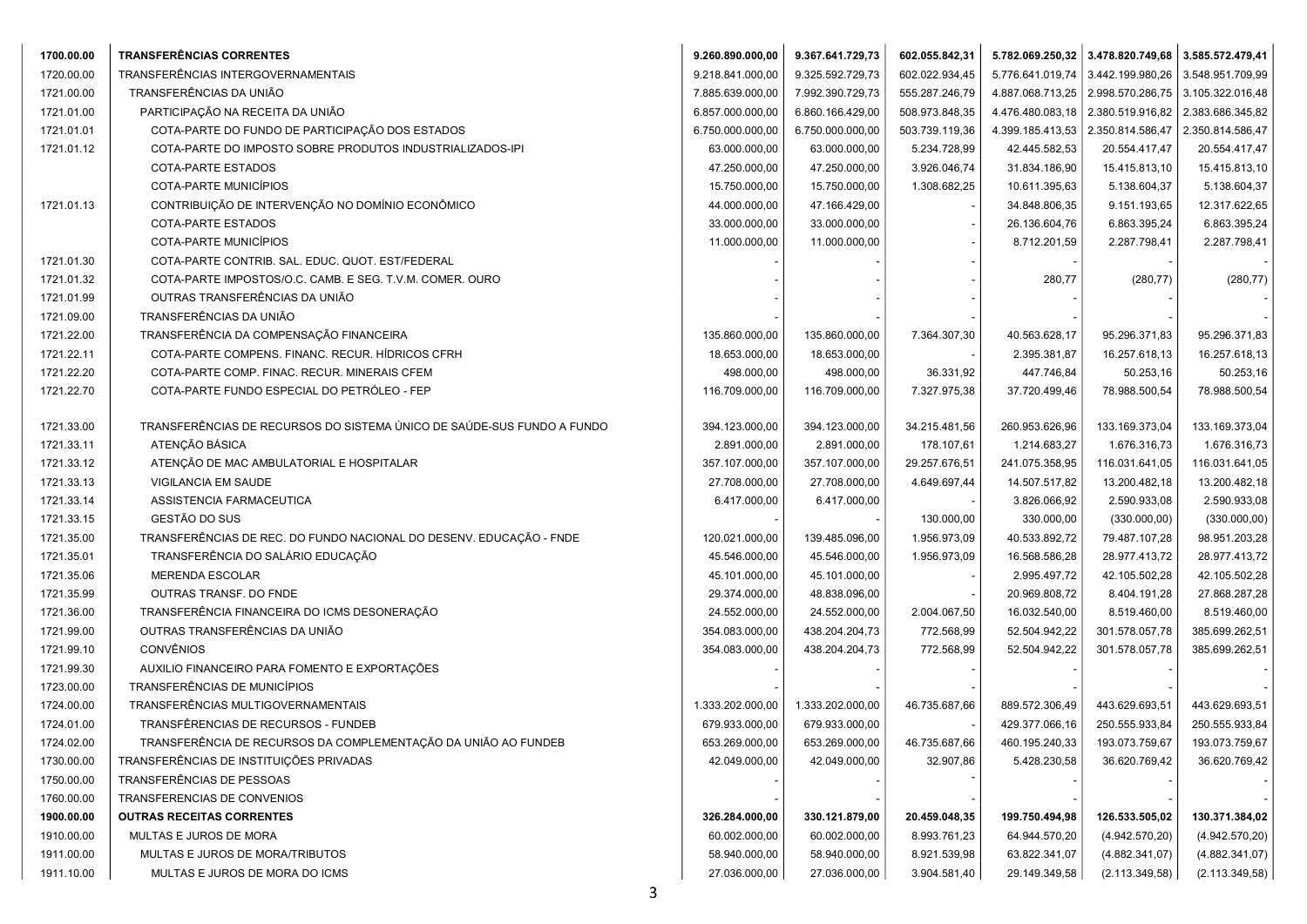| 1911.12.00 | MULTAS E JUROS MORA DIV. ATIVA                     | 3.421.000,00   | 3.421.000,00   | 633.071,14   | 4.033.368,99  | (612.368,99)    | (612.368,99)    |
|------------|----------------------------------------------------|----------------|----------------|--------------|---------------|-----------------|-----------------|
| 1911.13.00 | MULTAS E JUROS DE MORADO ITCD                      | 133.000,00     | 133.000,00     | 10.924,71    | 102.985,41    | 30.014,59       | 30.014,59       |
| 1911.14.00 | MULTAS E JUROS DE MORADO FUMACOP                   | 158.000,00     | 158.000,00     | 957,84       | 38.898,85     | 119.101,15      | 119.101,15      |
| 1911.16.00 | MULTAS E JUROS DE MORA DO IPVA                     | 4.214.000,00   | 4.214.000,00   | 900.717,58   | 1.841.763,41  | 2.372.236,59    | 2.372.236,59    |
| 1911.17.00 | <b>INDENIZAÇÕES</b>                                |                |                |              |               |                 |                 |
| 1911.18.00 | <b>RESTITUIÇÕES</b>                                |                |                |              |               |                 |                 |
| 1911.19.00 | MULTAS DE TRÂNSITO                                 | 14.098.000,00  | 14.098.000,00  | 1.404.747,93 | 14.727.526,50 | (629.526, 50)   | (629.526, 50)   |
| 1911.19.01 | MULTA ESTADUAL DE TRÂNSITO - DETRAN                | 9.672.000,00   | 9.672.000,00   | 986.833,53   | 11.050.125,51 | (1.378.125, 51) | (1.378.125, 51) |
| 1911.19.02 | PARCELA MULTA ESTADUAL - PM                        | 434.000,00     | 434.000,00     | 34.135,00    | 421.380,00    | 12.620,00       | 12.620,00       |
| 1911.19.03 | PARCELA MULTA MUNICIPAL - DETRAN                   | 1.298.000,00   | 1.298.000,00   | 225.696,00   | 1.818.876,00  | (520.876,00)    | (520.876,00)    |
| 1911.19.04 | PARCELA MULTA MUNICIPAL - PM                       | 18.000,00      | 18.000,00      | 670,00       | 7.720,00      | 10.280,00       | 10.280,00       |
|            | MULTA ESTADUAL DE TRÂNSITO INTERESTADUAL           |                |                |              |               |                 |                 |
| 1911.19.05 |                                                    | 2.676.000,00   | 2.676.000,00   | 157.413,40   | 1.429.424,99  | 1.246.575,01    | 1.246.575,01    |
| 1911.24.00 | MULTAS E JUROS DE MORA DO ICMS - MUNICÍPIO         | 3.590.000,00   | 3.590.000,00   | 534.087,89   | 4.029.805,07  | (439.805,07)    | (439.805,07)    |
| 1911.25.00 | MULTAS E JUROS DE MORA DO IPVA - MUNICÍPIO         | 1.519.000,00   | 1.519.000,00   | 239.676,34   | 1.155.452,73  | 363.547,27      | 363.547,27      |
| 1911.26.00 | MULTAS E JUROS DE MORA DIV. ATIVA - MUNICÍPIO      | 370.000,00     | 370.000,00     | 77.132,71    | 524.719,45    | (154.719, 45)   | (154.719, 45)   |
| 1911.99.00 | MULTAS E JUROS DEMORA - OUTROS TRIBUTOS            | 4.401.000,00   | 4.401.000,00   | 1.215.642,44 | 8.218.471,08  | (3.817.471,08)  | (3.817.471,08)  |
| 1919.00.00 | MULTAS E JUROS DE MORA DE OUTRAS RECEITAS          | 1.062.000,00   | 1.062.000,00   | 72.221,25    | 1.122.229,13  | (60.229, 13)    | (60.229, 13)    |
| 1919.16.00 | FUNDO DE MODERNIZAÇÃO DO TCE                       | 999.000,00     | 999.000,00     | 65.200,66    | 1.101.861,53  | (102.861,53)    | (102.861, 53)   |
| 1919.18.00 | MINISTÉRIO PÚBLICO ESTADUAL                        | 2.000,00       | 2.000,00       | 3.522,59     | 3.522,59      | (1.522, 59)     | (1.522, 59)     |
| 1919.20.00 | SECRETARIA DE ESTADO DA SEGURANÇA PÚBLICA          | 2.000,00       | 2.000,00       | 58,00        | 378,00        | 1.622,00        | 1.622,00        |
| 1919.22.00 | MULTAS CONTRATUAIS - SEFAZ                         | 16.000,00      | 16.000,00      | 3.440,00     | 7.157,01      | 8.842,99        | 8.842,99        |
| 1919.99.00 | <b>OUTRAS MULTAS</b>                               | 43.000,00      | 43.000,00      |              | 9.310,00      | 33.690,00       | 33.690,00       |
| 1920.00.00 | INDENIZAÇÕES E RESTITUIÇÕES                        | 129.730.000,00 | 129.730.000,00 | 3.914.513,60 | 41.788.236,56 | 87.941.763,44   | 87.941.763,44   |
| 1921.00.00 | <b>INDENIZAÇÕES</b>                                | 129.730.000,00 | 129.730.000,00 | 3.766.504,44 | 40.106.259,57 | 89.623.740,43   | 89.623.740,43   |
| 1921.01.00 | COMPENSAÇÃO FINANCEIRA P/ OUTROS RECURSOS HÍDRICOS |                |                |              |               |                 |                 |
| 1921.03.00 | COMPENSAÇÃO FINANCEIRA ÓLEO BRUTO                  |                |                |              |               |                 |                 |
| 1921.09.00 | OUTRAS INDENIZAÇÕES E RESTITUIÇÕES                 | 129.216.000,00 | 129.216.000,00 | 3.766.504,44 | 37.134.439,39 | 92.081.560,61   | 92.081.560,61   |
| 1921.99.00 | OUTRAS INDENIZAÇÕES                                | 514.000,00     | 514.000,00     |              | 2.971.820,18  | (2.457.820, 18) | (2.457.820, 18) |
| 1922.00.00 | <b>RESTITUIÇÕES</b>                                |                |                | 148.009,16   | 1.681.976,99  | (1.681.976,99)  | (1.681.976,99)  |
| 1922.10.00 | COMPENSAÇÃO PREVIDENCIÁRIA                         |                |                |              |               |                 |                 |
| 1922.99.00 | OUTRAS RESTITUIÇÕES                                |                |                | 148.009,16   | 1.681.976,99  | (1.681.976,99)  | (1.681.976,99)  |
| 1930.00.00 | RECEITA DA DÍVIDA ATIVA                            | 57.623.000,00  | 57.623.000,00  | 4.009.192,75 | 38.509.094,21 | 19.113.905,79   | 19.113.905,79   |
| 1931.00.00 | RECEITA DA DÍVIDA ATIVA TRIBUTÁRIA                 | 34.509.000,00  | 34.509.000,00  | 2.565.082,69 | 24.000.249,63 | 10.508.750,37   | 10.508.750,37   |
| 1931.10.00 | RECEITA DA DÍVIDA ATIVA TRIBUTARIA                 |                |                | 2.565.082,69 | 24.000.249,63 | 10.508.750,37   | 10.508.750,37   |
| 1931.11.00 | RECEITA DA DIVIDA ATIVA DO ICMS                    | 7.383.000,00   | 7.383.000,00   | 1.184.350,82 | 8.615.870,90  | (1.232.870,90)  | (1.232.870,90)  |
| 1931.14.00 | RECEITA DA DÍVIDA ATIVA DO IPVA                    | 27.126.000,00  | 27.126.000,00  | 1.380.731,87 | 15.384.378,73 | 11.741.621,27   | 11.741.621,27   |
| 1931.99.00 | RECEITA DA DÍVIDA ATIVA DE OUTROS TRIBUTOS         |                |                |              |               |                 |                 |
| 1932.00.00 | RECEITA DA DÍVIDA ATIVA PARTE MUNICÍPIO.           | 23.114.000,00  | 23.114.000,00  | 1.444.110,06 | 14.508.844,58 | 8.605.155,42    | 8.605.155,42    |
| 1990.00.00 | RECEITAS DIVERSAS                                  | 78.929.000,00  | 82.766.879,00  | 3.541.580,77 | 54.508.594,01 | 24.420.405,99   | 28.258.284,99   |
| 1990.01.00 | <b>OUTRAS RECEITAS DIVERSAS</b>                    | 78.884.000,00  | 82.721.879,00  | 3.533.848,28 | 54.451.475,05 | 24.432.524,95   | 28.270.403,95   |
| 1990.01.01 | JUNTA COMERCIAL DO MARANHÃO                        | 9.247.000,00   | 9.247.000,00   | 890.129,73   | 6.314.641,44  | 2.932.358,56    | 2.932.358,56    |
| 1990.01.02 | FUNDO DES. AGROIND. DO ESTADO - FEDAGRO            | 1.302.000,00   | 1.302.000,00   | 288.127,45   | 838.408,47    | 463.591,53      | 463.591,53      |
| 1990.01.03 | FUNDO DE MODERNIZAÇÃO DO TCE                       | 2.800.000,00   | 2.800.000,00   | 5.183,70     | 23.688,75     | 2.776.311,25    | 2.776.311,25    |
| 1990.01.05 | FUNDO DE FORTALECIMENTO DA ADM. TRIBUTÁRIA - FUNAT | 15.000.000,00  | 18.837.879,00  | 8.830,48     | 13.615.643,91 | 1.384.356,09    | 5.222.235,09    |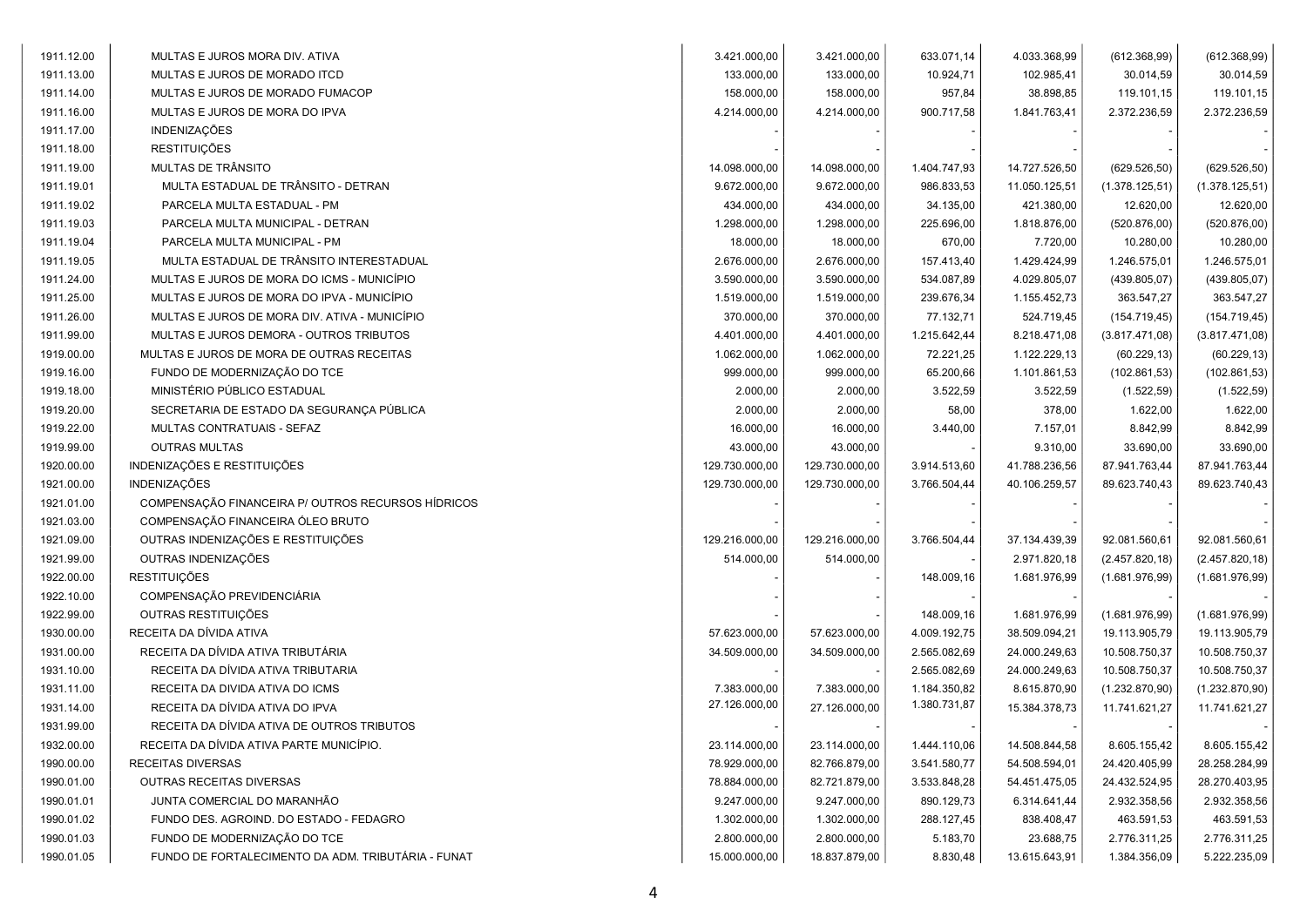| 1990.01.06 | FUNDO ESTADUAL DE DESENVOLVIMENTO INDUSTRIAL        | 38.600.000,00    | 38.600.000,00    | 2.089.772,10  | 15.262.054,74  | 23.337.945,26    | 23.337.945,26    |
|------------|-----------------------------------------------------|------------------|------------------|---------------|----------------|------------------|------------------|
| 1990.01.07 | FUNDO DE PROTEÇÃO E DEFESA DO CONSUMIDOR            | 850.000,00       | 850.000,00       | 186.352,75    | 957.259,55     | (107.259, 55)    | (107.259, 55)    |
| 1990.01.08 | FUNDO ESPECIAL LEGISLATIVO - FUNDEG                 | 2.000.000,00     | 2.000.000,00     | 20,00         | 91,00          | 1.999.909,00     | 1.999.909,00     |
| 1990.01.09 | AGÊNCIA ESTADUAL DE DEFESA AGROPECUÁRIA - AGED      | 234.000,00       | 234.000,00       | 24.428,89     | 199.038,17     | 34.961,83        | 34.961,83        |
| 1990.01.10 | FUNOD DA CULTURA DO MARANHÃO - FENDEC-MA            | 1.939.000,00     | 1.939.000,00     |               | 4.047,81       | 1.934.952,19     | 1.934.952,19     |
| 1990.01.12 | FUNDO ESTADUAL DE PENSÃO E APOSENTADORIA            |                  |                  |               |                |                  |                  |
| 1990.01.13 | FUNDO DOS BENEFÍCIOS DOS SERVIDORES - FUNBEM        |                  |                  |               |                |                  |                  |
| 1990.01.14 | TRIBUNAL DE CONTAS DO ESTADO - TCE                  | 19.000,00        | 19.000,00        | 16.828,55     | 109.772,85     | (90.772, 85)     | (90.772, 85)     |
| 1990.01.15 | SECRETARIA DE VIGILÂNCIA SANITÁRIA - SUVISA         | 333.000,00       | 333.000,00       | 5.000,00      | 113.666,62     | 219.333,38       | 219.333,38       |
| 1990.01.16 | TRIBUNAL DE JUSTIÇA DO ESTADO - FERJ                |                  |                  |               |                |                  |                  |
| 1990.01.18 | MINISTÉRIO PÚBLICO - PGJ                            | 2.632.000,00     | 2.632.000,00     | 692,89        | 15.499,93      | 2.616.500,07     | 2.616.500,07     |
| 1990.01.20 | FUNDO DE APARELHAMENTO DE DEF PUBLICA - FADEP       | 100.000,00       | 100.000,00       | 2.185,47      | 4.988,58       | 95.011,42        | 95.011,42        |
| 1990.01.99 | <b>OUTRAS RECEITAS</b>                              | 3.828.000,00     | 3.828.000,00     | 16.296,27     | 16.992.673,23  | (13.164.673,23)  | (13.164.673,23)  |
| 1990.02.00 | ENCARGOS LEG P/ INSCRIÇÃO DÍV. ATIVA E REC ONUS SUC | 45.000,00        | 45.000,00        | 7.732,49      | 57.118,96      | (12.118,96)      | (12.118,96)      |
| 1990.02.03 | RECEITA DEFENSORIA                                  | 45.000,00        | 45.000,00        | 7.732,49      | 57.118,96      | (12.118,96)      | (12.118,96)      |
| 1990.05.00 | SALDOS DE EXERCÍCIOS ANTERIORES                     |                  |                  |               |                |                  |                  |
| 2000.00.00 | <b>RECEITAS DE CAPITAL</b>                          | 1.728.789.000,00 | 2.035.197.541,00 | 35.929.420,15 | 627.798.439,89 | 1.100.990.560,11 | 1.407.399.101,11 |
| 2100.00.00 | OPERAÇÕES DE CRÉDITO                                | 843.167.000,00   | 1.149.575.541,00 | 14.562.177,52 | 544.936.964,86 | 298.230.035,14   | 604.638.576,14   |
| 2110.00.00 | OPERAÇÕES DE CRÉDITO INTERNAS                       | 843.167.000,00   | 1.133.446.536,00 | 14.562.177,52 | 544.936.964,86 | 298.230.035,14   | 588.509.571,14   |
| 2120.00.00 | OPERAÇÕES DE CRÉDITO EXTERNAS                       |                  | 16.129.005,00    |               |                |                  | 16.129.005,00    |
| 2200.00.00 | ALIENAÇÃO DE BENS                                   |                  |                  |               | 608.901,81     | (608.901, 81)    | (608.901, 81)    |
| 2210.00.00 | ALIENAÇÃO DE BENS MÓVEIS                            |                  |                  |               | 608.901,81     | (608.901, 81)    | (608.901, 81)    |
| 2220.00.00 | ALIENAÇÃO DE BENS IMÓVEIS                           |                  |                  |               |                |                  |                  |
| 2300.00.00 | AMORTIZAÇÕES DE EMPRÉSTIMOS                         |                  |                  |               |                |                  |                  |
| 2310.00.00 | DE EMPRESTIMOS                                      |                  |                  |               |                |                  |                  |
| 2320.00.00 | DE FINANCIAMENTOS                                   |                  |                  |               |                |                  |                  |
| 2400.00.00 | TRANSFERÊNCIAS DE CAPITAL                           | 235.000.000,00   | 235.000.000,00   |               | 300.000,00     | 234.700.000,00   | 234.700.000,00   |
| 2420.00.00 | TRANSFERÊNCIAS INTERGOVERNAMENTAIS                  | 235.000.000,00   | 235.000.000,00   |               | 300.000,00     | 234.700.000,00   | 234.700.000,00   |
| 2421.00.00 | TRANSFERÊNCIAS DA UNIÃO                             | 235.000.000,00   | 235.000.000,00   |               | 300.000,00     | 234.700.000,00   | 234.700.000,00   |
| 2421.09.00 | OUTRAS TRANSFERÊNCIAS DA UNIÃO                      | 235.000.000,00   | 235.000.000,00   |               | 300.000,00     | 234.700.000,00   | 234.700.000,00   |
| 2421.09.04 | CONVÊNIO COM ÓRGÃOS FEDERAIS/FES/SES                |                  |                  |               |                |                  |                  |
| 2421.09.26 | MS/FNS/SES/AQUISIÇÃO DE BENS MÓVEIS                 |                  |                  |               |                |                  |                  |
| 2421.09.32 | CONTRATO DE REPASSE MINIST. TURISMO/SECID           |                  |                  |               |                |                  |                  |
| 2421.09.33 | CONTRATO DE REPASSE MDA/CEF/SAGRIMA                 |                  |                  |               |                |                  |                  |
| 2421.09.99 | OUTRAS TRANSFERÊNCIAS DA UNIÃO                      | 235.000.000,00   | 235.000.000,00   |               | 300.000,00     | 234.700.000,00   | 234.700.000,00   |
| 2430.00.00 | TRANSFERÊNCIAS DE INSTITUIÇÕES PRIVADAS             |                  |                  |               |                |                  |                  |
| 2500.00.00 | OUTRAS RECEITAS DE CAPITAL                          | 650.622.000,00   | 650.622.000,00   | 21.367.242,63 | 81.952.573,22  | 568.669.426,78   | 568.669.426,78   |
| 2570.00.00 | RECEITAS ORCAMENTARIAS A ESPECIFICAR                | 470.622.000,00   | 470.622.000,00   |               |                | 470.622.000,00   | 470.622.000,00   |
| 2591.00.00 | <b>DEPÓSITOS JUDICIAIS</b>                          | 180.000.000,00   | 180.000.000,00   | 21.367.242,63 | 81.952.573,22  | 98.047.426,78    | 98.047.426,78    |
| 7000.00.00 | RECEITAS CORRENTES - INTRA-ORCAMENTÁRIAS            |                  |                  | 92.535,00     | 313.914,07     | (313.914, 07)    | (313.914, 07)    |
| 7200.00.00 | RECEITAS DE CONTRIBUIÇÕESES - INTRA-ORCAMENTÁRIAS   |                  |                  |               |                |                  |                  |
| 7210.00.00 | CONTRIBUIÇÕES SOCIAIS - INTRA-ORCAMENTÁRIAS         |                  |                  |               |                |                  |                  |
| 7300.00.00 | RESSARCIMENTO DE PESSOAL CEDIDO                     |                  |                  | 92.535,00     | 313.914,07     | (313.914,07)     | (313.914,07)     |
| 7210.00.00 | RESSARCIMENTO DE PESSOAL CEDIDO ENTRE PODERES       |                  |                  | 92.535,00     | 313.914,07     | (313.914,07)     | (313.914,07)     |